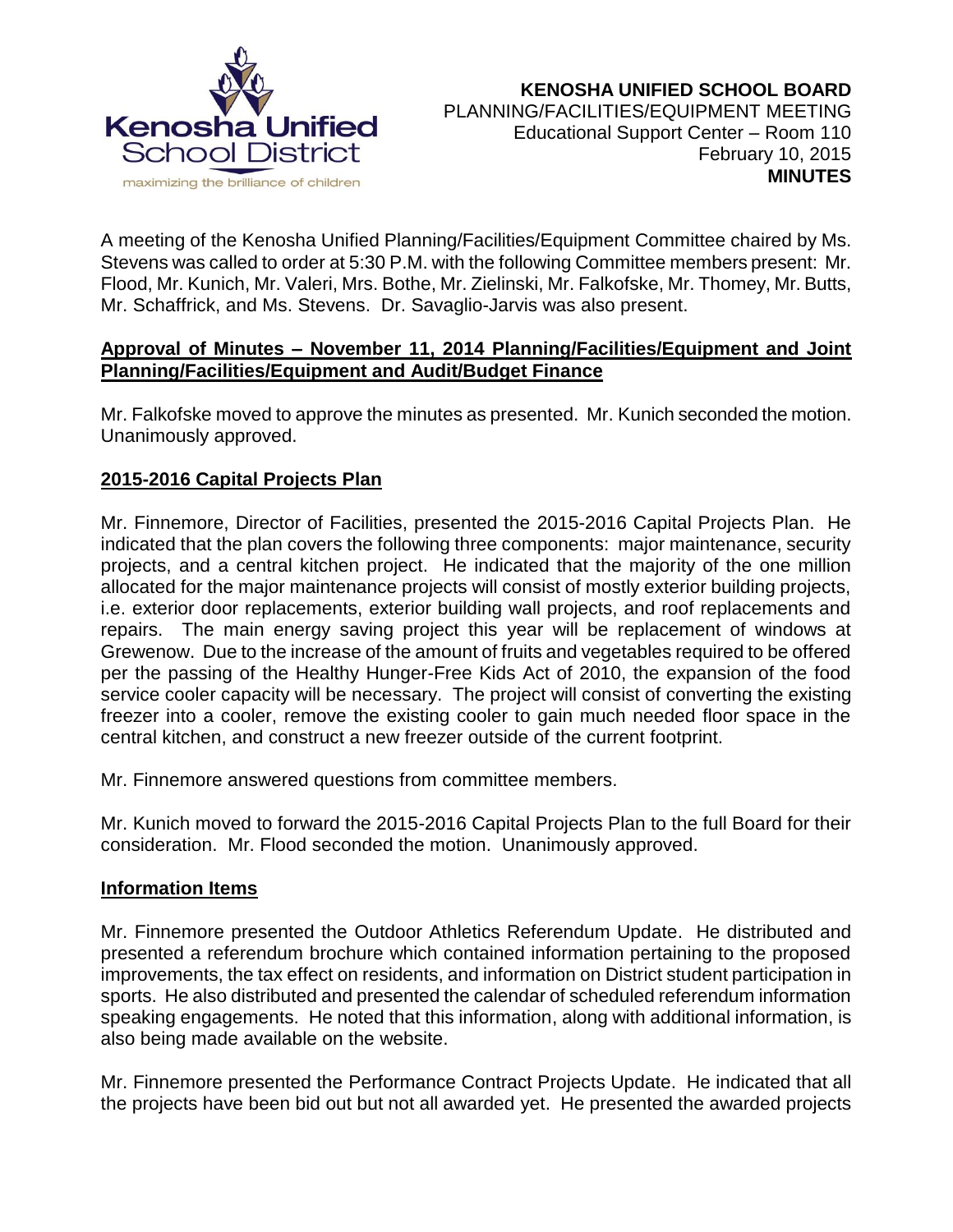noted in the agenda and indicated that a complete list of project awards will be presented next month to the committee.

Mr. Finnemore presented the Utility and Energy Savings Program Report. He indicated that 44% of the overall utility budget has been spend compared to 43% last year which is good considering the construction activity in the District, the reopening of the Jefferson Annex for eSchool, and the reopening of McKinley Middle School for the KTEC-West Campus. He noted that 2014 saving information for each school was added to the energy savings spread sheet contained in the agenda as requested.

### **Future Agenda Items**

Mr. Finnemore indicated that he will be bringing the Performance Projects Update in March which will contain a complete listing of the awarded project contracts as noted above.

Ms. Stevens requested a report on elementary school boundaries and long term planning for elementary schools.

Mr. Flood requested the same information requested by Ms. Stevens for the middle and high schools.

Mr. Flood moved to adjourn the meeting. Mr. Kunich seconded the motion. Unanimously approved.

Meeting adjourned at 5:50 P.M.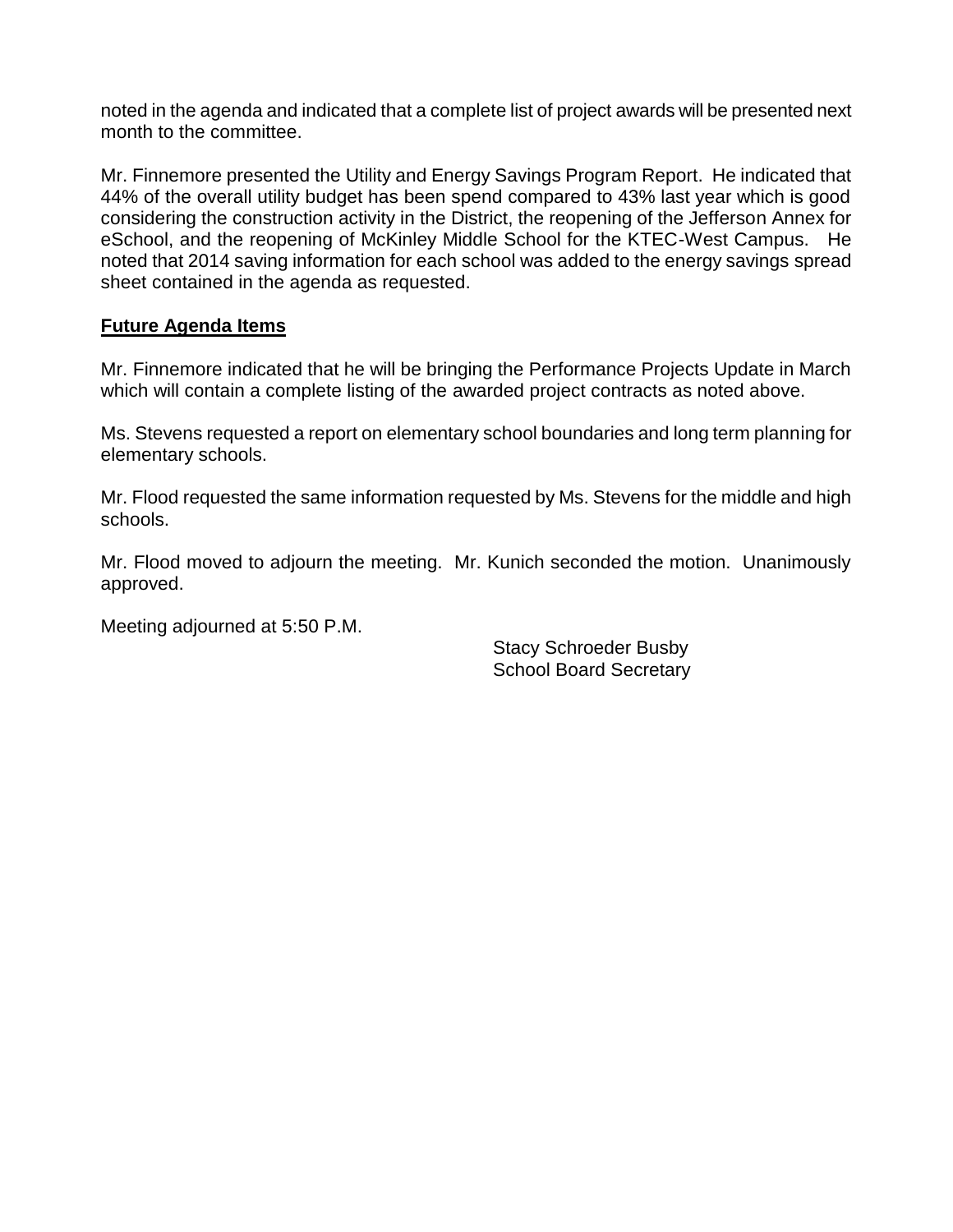

A meeting of the Kenosha Unified Personnel/Policy Committee chaired by Mr. Kunich was called to order at 5:55 P.M. with the following Committee members present: Mrs. Snyder, Ms. Burns, Ms. Butler, Mrs. Hamilton, and Mr. Kunich. Dr. Savaglio-Jarvis was also present. Mr. Bryan and Mrs. Stephens were excused. Mrs. Hamilton, Mr. Riley, and Ms. Connor were absent. Mrs. Dahl arrived later.

### **Approval of Minutes – January 13, 2015 Personnel/Policy**

Mr. Kunich indicated that due to the lack of a quorum, the minutes would be voted on at next month's meeting.

### **Information Items**

Mr. Kristopher Keckler, Executive Director of Information Systems, Data Management & Evaluation, gave a PowerPoint presentation pertaining to the School Year 2015-16 Preliminary Enrollment Projections. The topics that he covered were: the change in student membership (2001-2012), the change in free and reduced lunch (2001-2012), number of births and KUSD kindergarten enrollment, and projected enrollments by school. He noted that the projected enrollments are -348 for the 2015-16 school year, -226 for the 2016-17 school year, and -240 for the 2017-18 school year.

Mrs. Dahl arrived at 6:06 P.M.

Mr. Keckler answered questions from committee members.

There were no questions from committee members on the Recommendations Concerning Appointments, Leaves of Absence, Retirements and Resignations

### **Approval of Minutes – January 13, 2015 Personnel/Policy**

Mr. Kunich indicated that the arrival of Mrs. Dahl created a quorum and that he would accept a motion in regards to the minutes.

Mrs. Dahl moved to approve the minutes as contained in the agenda. Mrs. Butler seconded the motion. Unanimously approved.

### **Future Agenda Items**

There were no future agenda items noted.

Ms. Burns moved to adjourn the meeting. Mrs. Hamilton seconded the motion. Unanimously approved.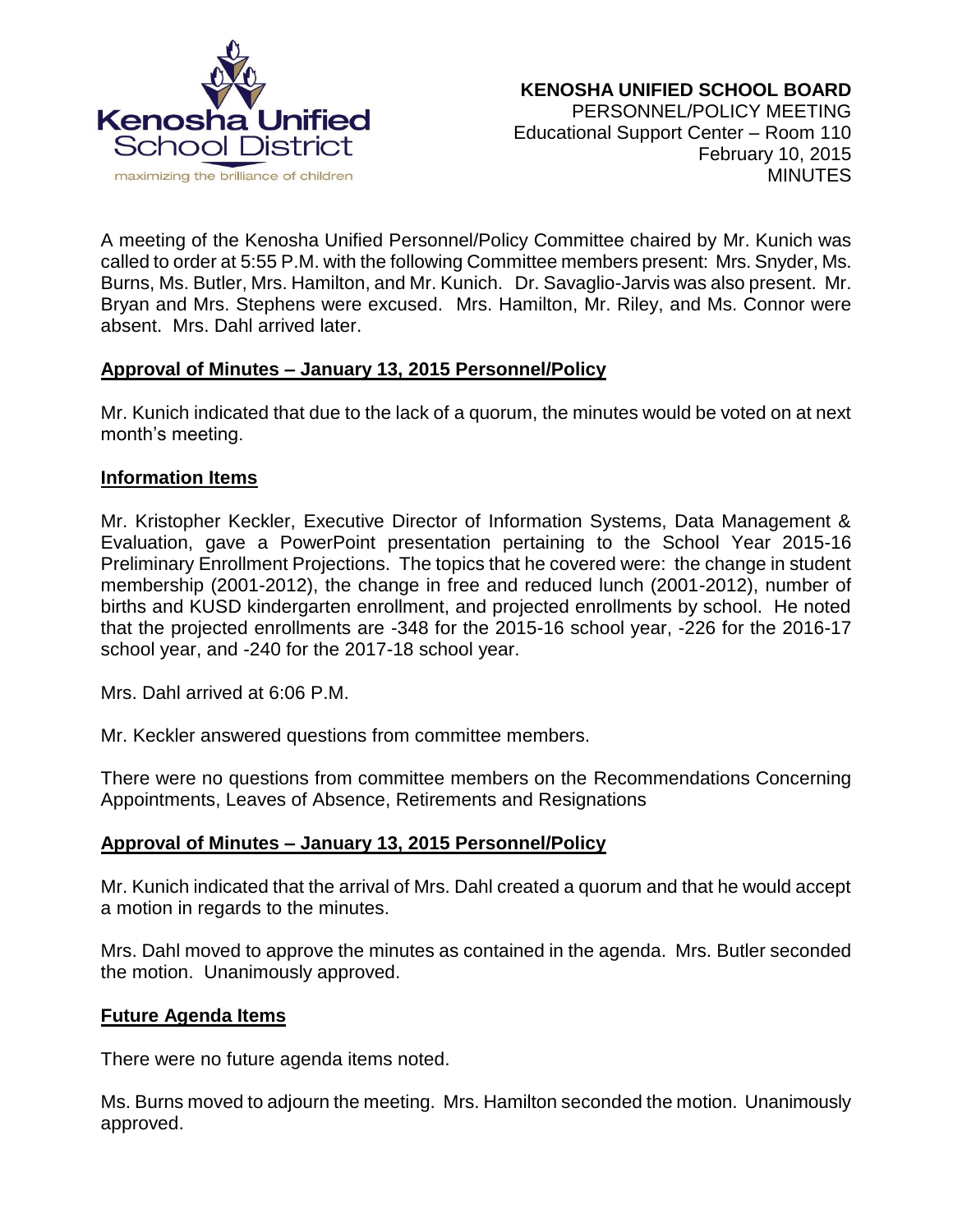Meeting adjourned at 6:13 P.M.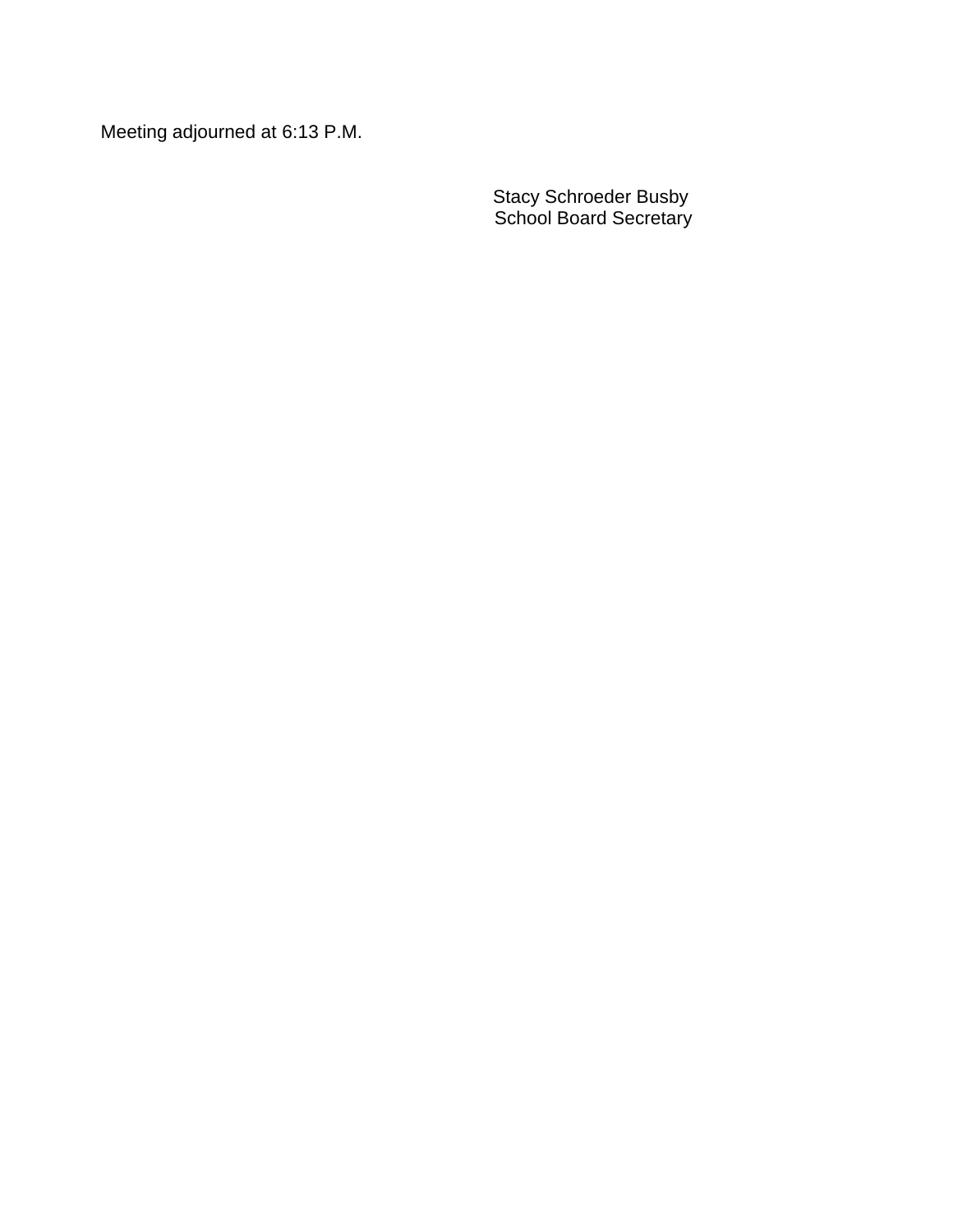

A meeting of the Kenosha Unified Audit/Budget/Finance Committee chaired by Mr. Wade was called to order at 6:17 P.M. with the following Committee members present: Mr. Flood, Mrs. Marcich, Mr. Aceto, Mr. Holdorf, and Mr. Wade. Dr. Savaglio-Jarvis was also present. Mr. Castle arrived later. Mr. Bryan, Mr. Kent, Mrs. Dawson, and Mr. Battle were excused. Ms. London was absent.

### **Approval of Minutes – January 13, 2015 Audit/Budget/Finance**

Mr. Wade indicated that due to the lack of a quorum, the minutes would be voted on at next month's meeting.

### **Information Items**

Mr. Tarik Hamdan, Interim Chief Financial Officer, presented the Monthly Financial Statements. He gave committee members a live demonstration of how the financial information is analyzed in a more in depth manner to minimize or quantify budget surpluses. He explained and demonstrated that the information contained in the agenda is presented as a district as a whole and can be analyzed by many scenarios, i.e. location, employee group, down to each individual transaction, etc.

Mr. Castle arrived at 6:23 P.M.

Mr. Hamdan explained how a 1% spending difference for a district this size could amount to a one million dollar difference which is why a more complex analysis is needed as opposed to just looking at trending information.

Ms. Heather Kraeuter, Accounting & Payroll Manager, presented the Cash and Investment Quarterly Report. She noted that balances are fully collateralized or insured and that there is a portfolio of investments that make up the Wisconsin Investment Series Coop (WISC) and Johnson Bank balances. She also pointed out that the balances noted for the 2014-15 accounts are year-to-date balances versus full fiscal balances as noted for the 2012-2013 and 2013-2014 years.

Mr. Hamdan presented the Quarterly Summary of Grants as contained in the agenda. He said that budget amounts noted may contain carryover amounts from fiscal year 2014. Mr. Hamdan answered questions from committee members.

## **Approval of Minutes – January 13, 2015 Audit/Budget/Finance**

Mr. Wade indicated that the arrival of Mr. Castle created a quorum and that he would accept a motion in regard to the minutes.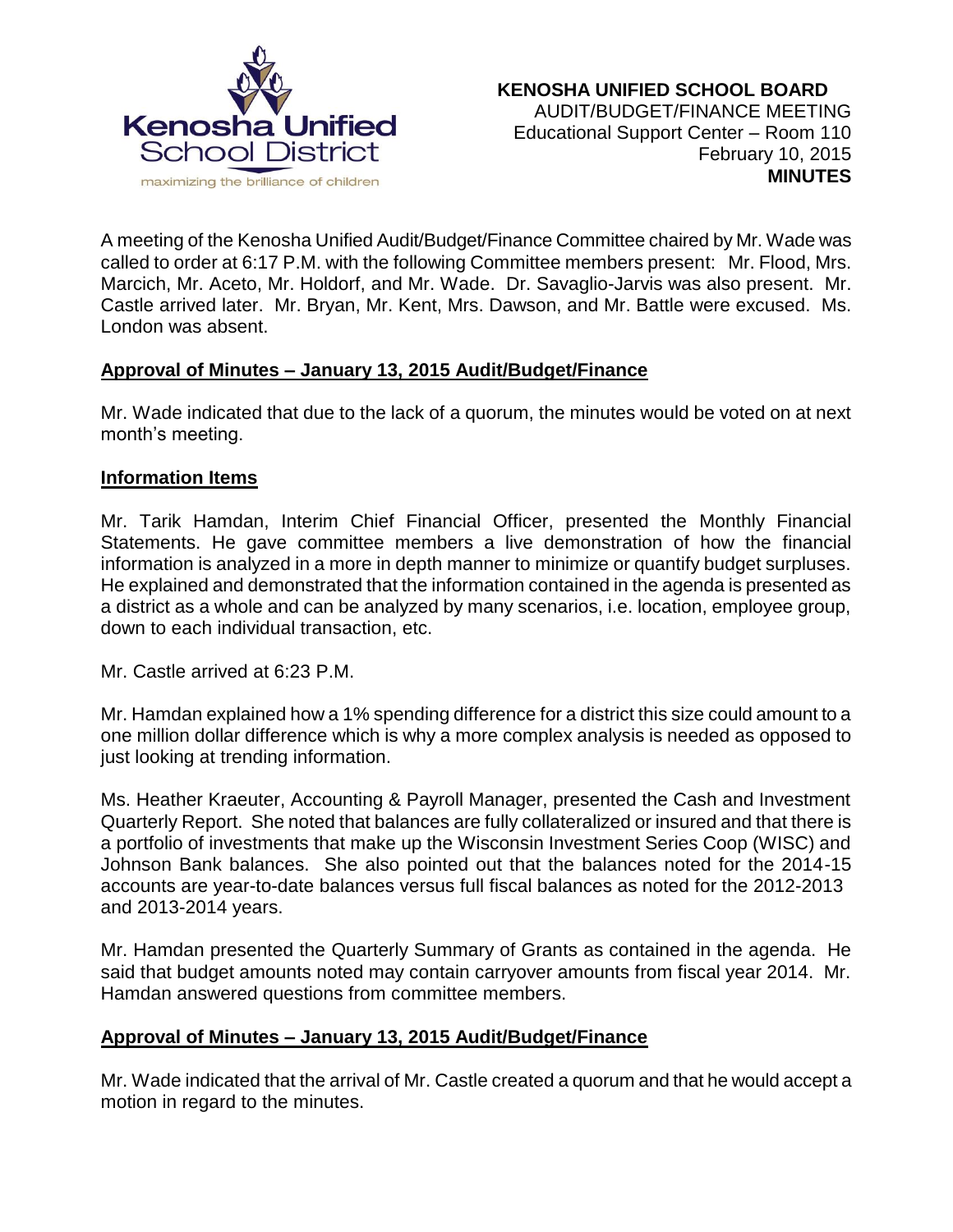Mr. Flood moved to approve the minutes as contained in the agenda. Mrs. Marcich seconded the motion. Unanimously approved.

## **Future Agenda Items**

There were no future agenda items noted.

Mr. Holdorf moved to adjourn the meeting. Mr. Castle seconded the motion. Unanimously approved.

Meeting adjourned at 6:45 P.M.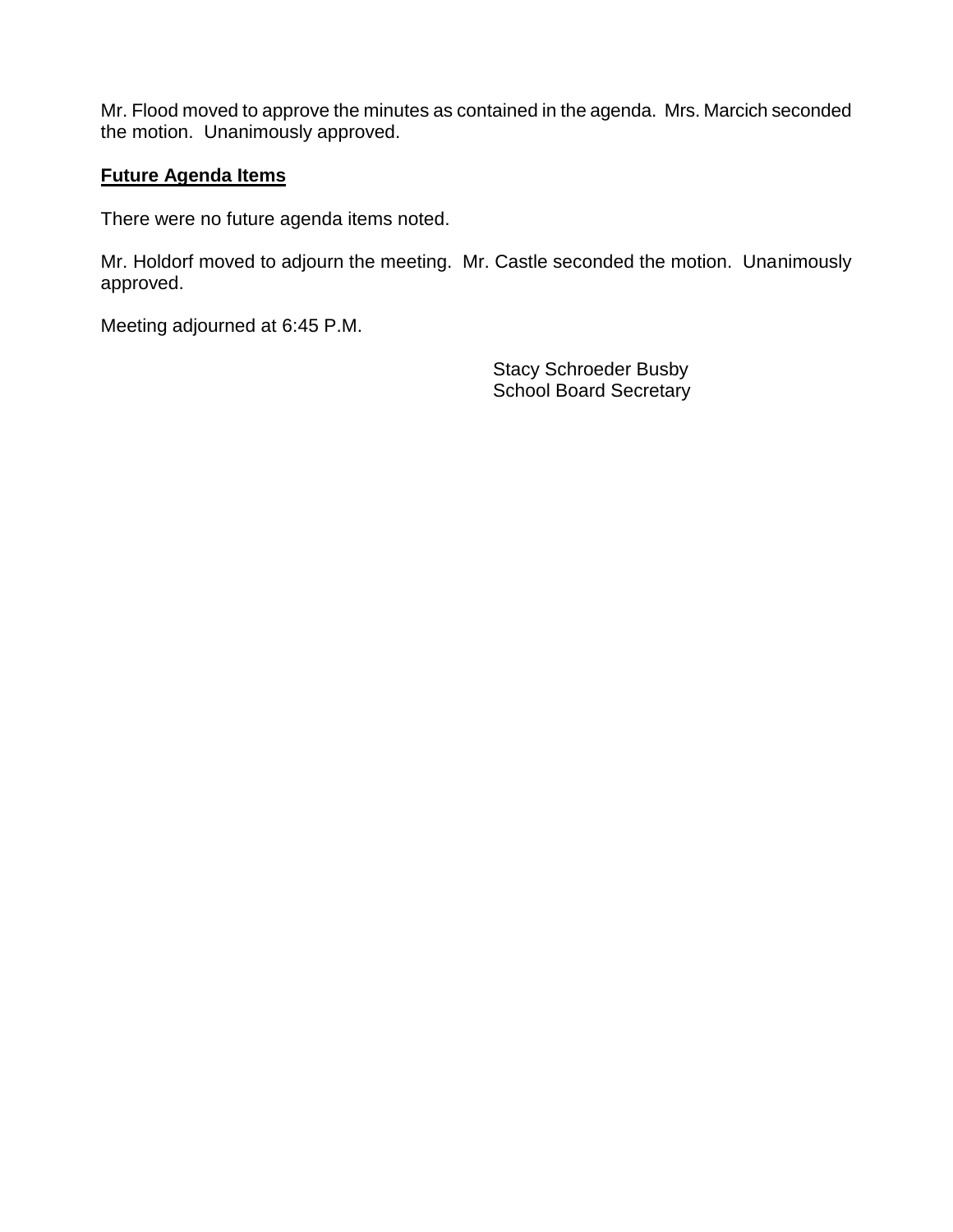

#### **KENOSHA UNIFIED SCHOOL BOARD** JOINT AUDIT/BUDGET/FINANCE AND CURRICULUM/PROGRAM Educational Support Center – Room 110 February 10, 2015 MINUTES

A joint meeting of the Kenosha Unified Audit/Budget/Finance and Curriculum/Program Committees chaired by Mr. Wade was called to order at 6:48 P.M. with the following Committee members present: Mr. Flood, Mrs. Marcich, Mr. Aceto, Mr. Holdorf, Mr. Castle, Mrs. Snyder, Ms. Stevens, Mrs. Daghfal, Mrs. Karabetsos, Mrs. Kenefick, Mrs. Santoro, Mrs. Renish-Ratelis, Mrs. Wickersheim, and Mr. Wade. Dr. Savaglio-Jarvis was also present. Mr. Bryan, Mr. Kent, Mrs. Dawson, and Mr. Battle were excused. Ms. London, Mr. Belotti, and Mr. Wojciechowicz were absent.

# **Request to Submit 21st Century Community Learning Center CLC Grant Application for 2015-16 School Year**

Mrs. Julie Housaman, Interim Assistant Superintendent of Teaching and Learning, presented the Request to Submit 21<sup>st</sup> Century Community Learning Center CLC Grant Application for the 2015-2016 School Year. She indicated that Jefferson, Grant and Vernon Elementary Schools were seeking continuation grants and Wilson and Frank Elementary Schools will seek renewal grants in the spring.

Ms. Stevens moved to forward the Request to Submit 21<sup>st</sup> Century Community Learning Center CLC Grant Application for 2015-16 School Year to the full Board for approval. Mrs. Daghfal seconded the motion. Unanimously approved.

## **Mary Ashley Charitable Trust**

Mrs. Patricia Demos, Community School Relations Coordinator, presented the Mary Ashley Charitable Trust for submission of a one-year grant proposal titled Framework for Healthy Youth Development: Expanding Family Learning and Student Engagement Program. She indicated that if awarded, the funds would be used to further develop and strengthen the comprehensive parent education training program, family interactive learning experiences, student learning opportunities, district Recognition Program, the annual Alcohol, Tobacco and Other Drugs Awareness Student Recognition Brunch and awareness week, and provide safe playground equipment for Brass Community School.

Ms. Stevens moved to forward this one-year grant proposal titled Framework for Healthy Youth Development: Expanding Family Learning and Student Engagement Program in the amount of \$122,000 for submission to the Mary Frost Ashley Charitable Trust to the Board of Education for consideration. Mr. Flood seconded the motion. Unanimously approved.

### **Future Agenda Items**

No future agenda items were noted.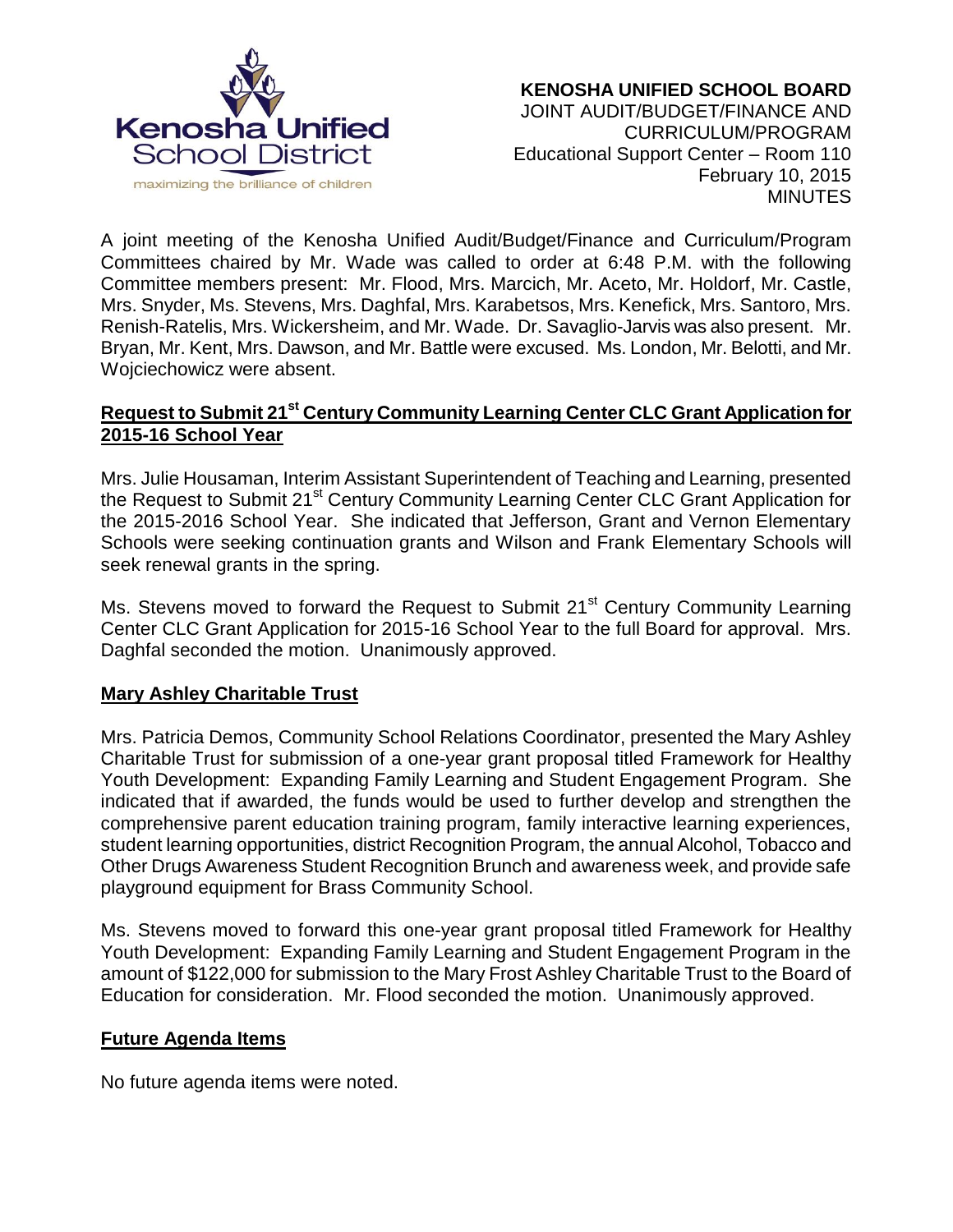Mrs. Snyder moved to adjourn the meeting. Mr. Aceto seconded the motion. Unanimously approved.

Meeting adjourned at 6:59 P.M.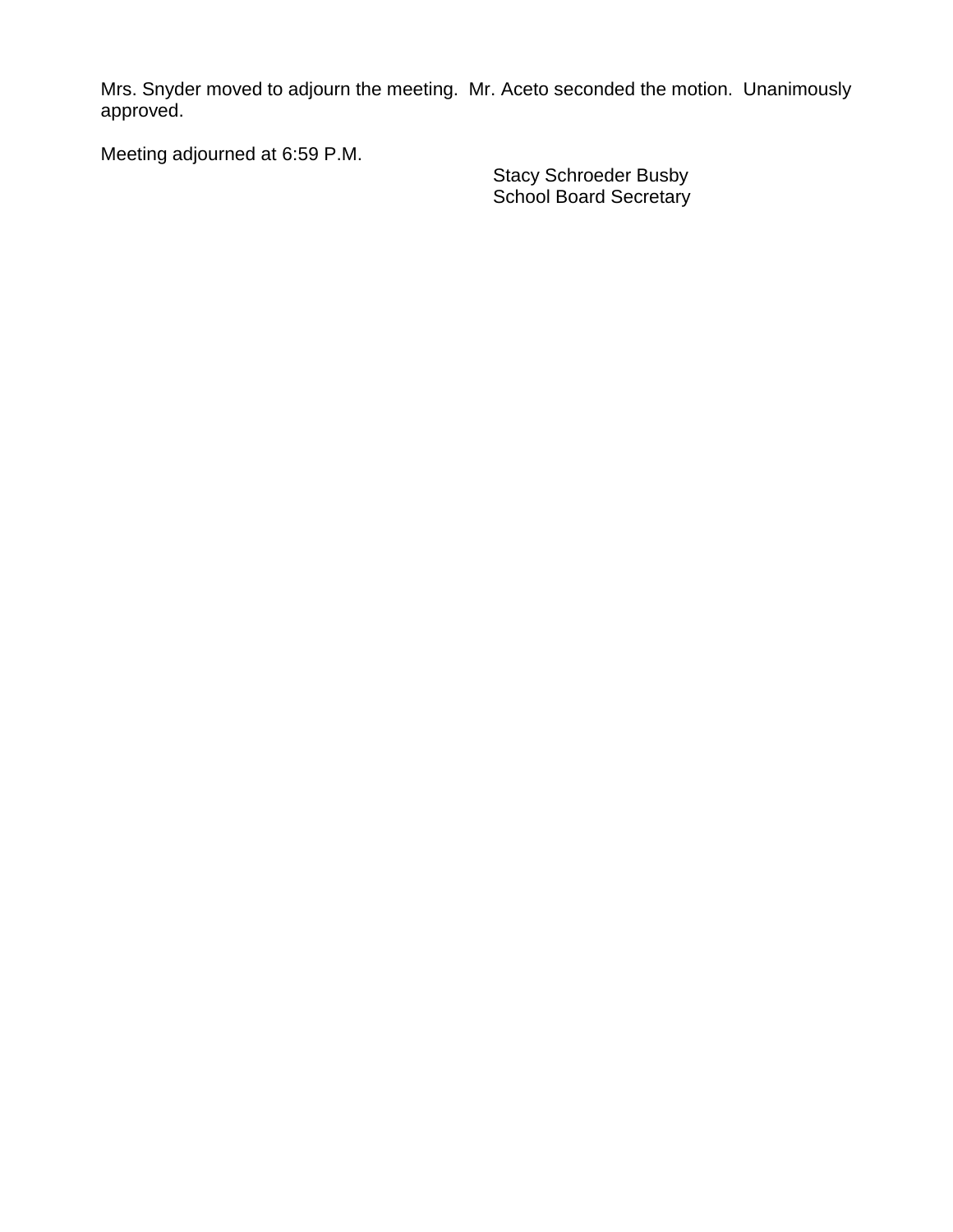

A meeting of the Kenosha Unified Curriculum/Program Committee chaired by Mrs. Snyder was called to order at 7:03 P.M. with the following Committee members present: Ms. Stevens, Mr. Wade, Mrs. Daghfal, Mrs. Karabetsos, Mrs. Kenefick, Mrs. Santoro, Mrs. Renish-Ratelis, Mrs. Wickersheim, Mr. Wojciechowicz, and Mrs Snyder. Dr. Savaglio-Jarvis was also present. Mr. Belotti was absent.

### **Approval of Minutes – January 13, 2015 Curriculum/Program**

Mr. Wade moved to approve the minutes as presented. Mrs. Daghfal seconded the motion. Unanimously approved.

### **Information Items**

Ms. Belinda Grantham, Director of Early Education, presented the Head Start Semi-Annual Report. She indicated that the information is being provided for informational purposes to ensure community and School Board awareness of the progress of the Head Start Program. Head Start is defined as a program that works with the most identified at-risk 3 and 4 year old children and their families. The program serves 389 enrolled children; however, since the consolidation of the sites and services in August 2014, the mandated enrollment number has yet to be reached. An action plan has been developed to address this concern and will continue to be monitored. She noted that the ccomparison of Pre-K PALS data for the 2013- 14 school year and for fall 2014-15 school year shows that four year old Head Start children score below their non-Head Start peers in both the fall and the spring PALS assessments. Growth that narrows the gap occurs during their four year old year experience but the gap is not fully closed by the end of the school year. Mrs. Grantham answered questions from committee members.

Mrs. Julie Housaman, Interim Assistant Superintendent of Teaching and Learning, presented the Talent Development Program Update. She indicated that the Talent Development Advisory Committee, composed of over 40 parents, teachers, administrators and community members, was formed in October 2014 with the charge of reviewing the District's Talent Development Long-Range Plan. The committee, after reviewing state statutes, DPI programming recommendations and district policy, determined that there were several portions of the Talent Development Plan that were not completed and/or no longer valid. They also prioritized the top areas from the Gap Analysis Chart to identify four areas that need future study and action. The Committee has identified the following tasks as their next steps: 1) research best practices in the field of gifted education, 2) review gifted education plans of comparable school districts—both in the state of Wisconsin and across the nation, and 3) make recommendations for modification to the existing 2006 long range plan. By fall 2015, the Coordinator of Talent Development will complete a report to the Curriculum/Program Standing Committee on the progress of the revisions to the plan.